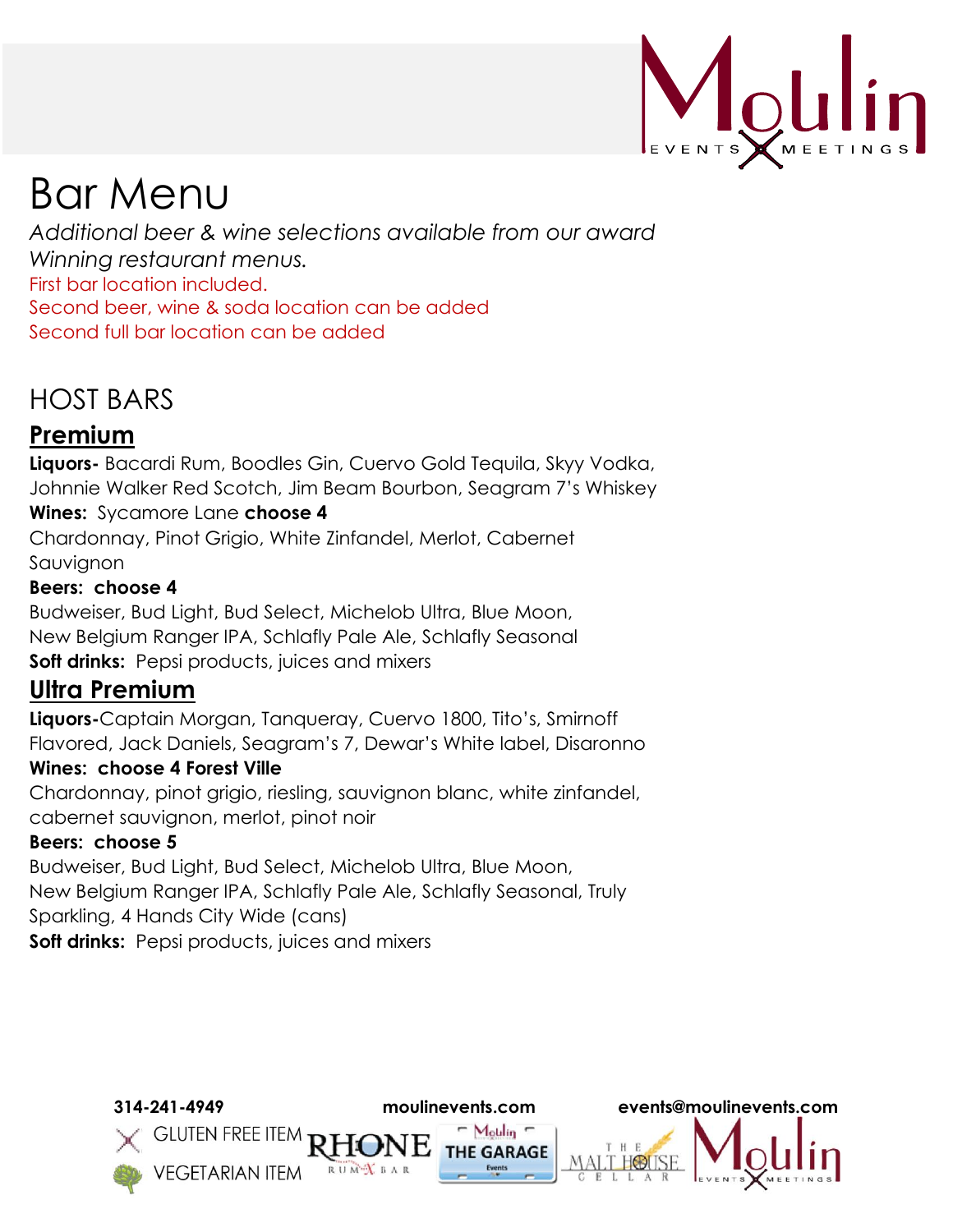

# Bar Menu (continued) **Platinum**

**Liquors-** Captain Morgan, Bacardi, Bombay Sapphire, Hendricks, Patron Silver, Ketel One, Grey Goose, Glenlivet 18yr., Jack Daniels, Knob Creek, Maker's Hamilton Proprietary Reserve, Baileys, Kahlua & Disaronno

**Wines**- choose four wines from the Vin de Set by the glass menu **Beers**-*choose 5*

Budweiser, Bud Light, Bud Select, Michelob Ultra, Blue Moon, New Belgium Ranger IPA, Schlafly Pale Ale, Schlafly Seasonal, Truly Sparkling, 4 Hands City Wide (cans), Leffe Blonde, one seasonal option from the 21st Street Brewers Bar bottle menu

# Beer/wine/soda Bars

# **Premium**

# **Ultra Premium**

**Platinum** 

Tableside Wine Service - *choice of two wines-1 hour* 

# **Premium**

**Ultra Premium**

# **Platinum**

# **Champagne toast**

**Champagne Brunch** Mimosas: Lemonade/cranberry/orange

juice/grapefruit/pear/Mouin Rouge

Fresh fruit garnishes

Cocktails: screwdrivers and make your own bloody mary. Assorted hot sauces, pickled vegetables and horseradish.

Wines: Premium bar selections

Beers: Premium bar selections

Soft: Pepsi products, juices and mixers